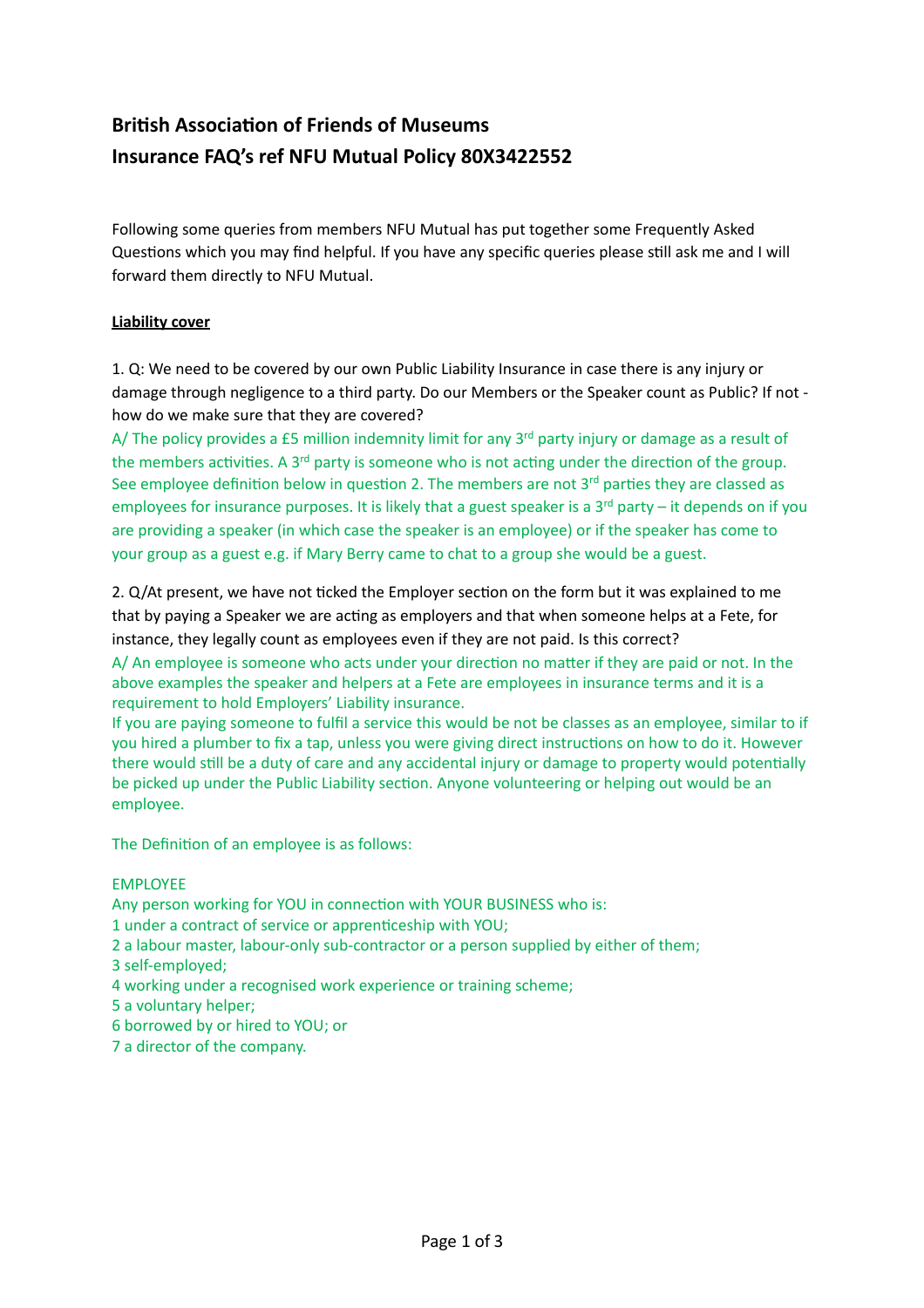3. Q/ I need to check with you that we are covered for a Skittles Matches as I did not list it specifically on the form.

Would we be wise to check that the other team are insured? It was explained that if not, we would take the full 'hit' for any claim which our company would be very unhappy with. Should we also have a risk assessment for such an event?

A/ The cover is for a whole range of activities which are for fund raising – even if skittles isn't listed it would fall within a normal fundraising activity as would a cake sale, dinner dance, sponsored walk etc. Things such as sky diving, fire work making, pony rides, chain sawing at 50ft or any unusual or hazardous activities and significant manual work would need referring to NFU Mutual It is also sensible to check other people also have insurance for the activity they are undertaking with a minimum public liability limit of £2.5 million but preferably £5million.

Risk assessments – insurance is in place anyway but NFU Mutual hopes that all its insureds take due care and diligence. A risk assessment for all activities and events is a good idea from a Health and Safety point of view, to minimise any injury and to protect the group. Always better to prevent something from happening than having to make a claim.

### 4. Q/ What does the endorsement mentioning 'employment' mean?

A/ Endorsement  $1$  – The Members & Committee Extension is extending the policy holder name to include all group members as if they were also a policy holder. This means that group members are indemnified (covered) as if the policy were written in their name.

5.  $Q$ / Each year we go to Italy for a group museum trip – is any injury to a third party damaged whilst we're away and will cover pay for any lost luggage?

A/ The NFU Mutual policy is restricted to the UK (including the Channel Islands and Isle of Man). It would be prudent to put your own travel cover in place and insure this includes are activities you are undertaking whilst away.

### **Property cover**

### 5. Q/ Do we have cover for items being stolen or damaged?

A/ There is no cover for material items, stock or contents. Property cover is available at £50 per group for a £15,000 limit for items held in custody and control. This is intended for items borrowed or held for fund raising such as projectors, tables, chairs, coffee urns etc. but is not intended to cover museum pieces or artefacts. Please enquire for more details (Our standard Public liability wording excludes property in your custody and control as this would be more appropriately covered by property insurance section or by the museum.)

### 6. Q/ Are Society items and money held by members covered.

A/ No. cover is not in force at present. (money cover is available with the property cover offered at £50 per group, subject to standard limits, please enquire if required)